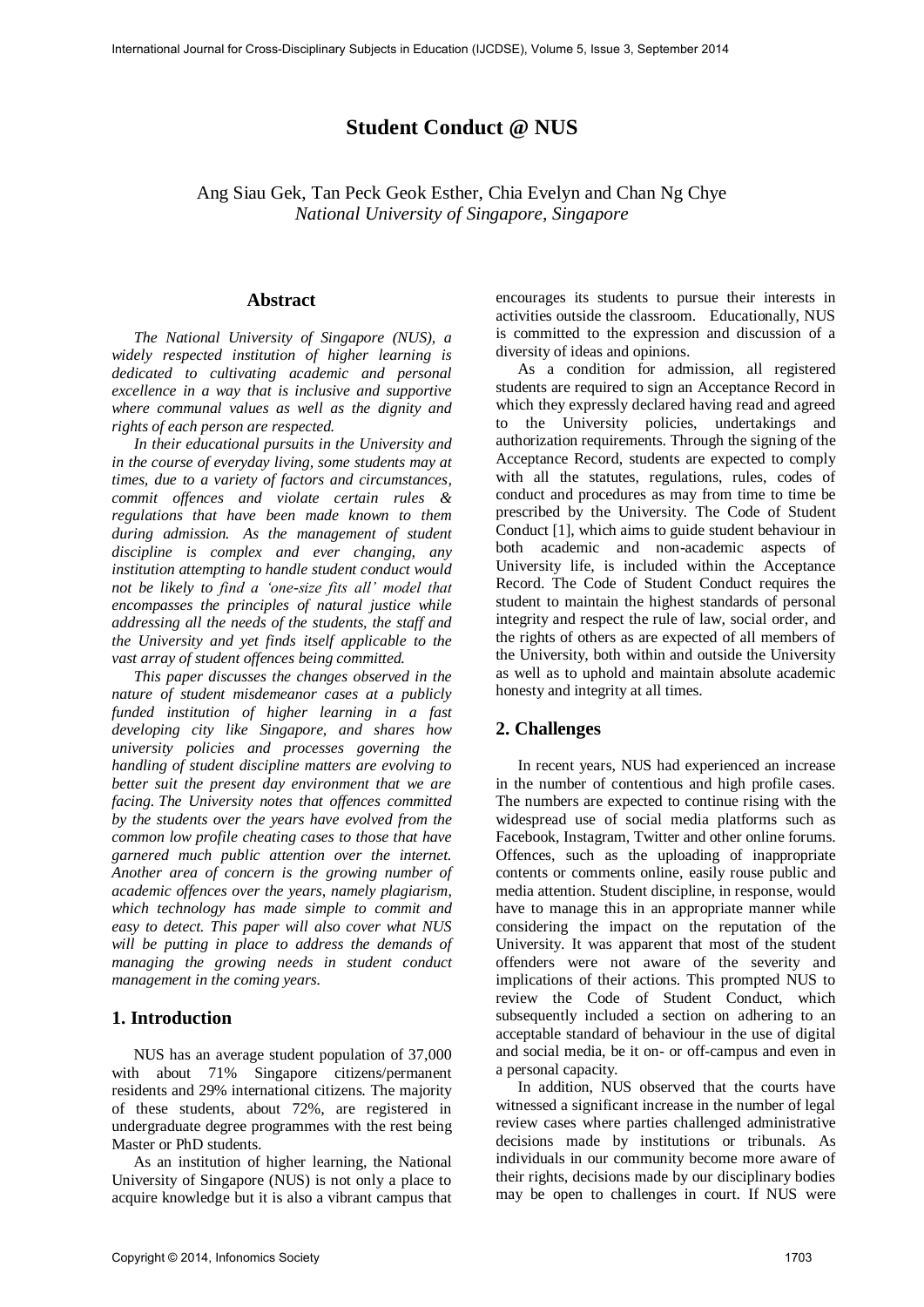confronted, our disciplinary procedures will be subject to scrutiny by the courts.

To ensure that our policies and procedures governing Discipline with Respect to Students are able to stand up to scrutiny, NUS decided to review all matters concerning student discipline and the resulting revisions to address the shortcomings that existed in the previous framework were implemented with effect from August 2013.

# **3. Student Discipline: Review of Policies and Procedures**

As with most educational institutions, NUS has in place a structure and process for the adjudication of student offences. NUS manages student discipline based on the provisions of the Statute and Regulation on Discipline with Respect to Students (Statute 6 [2] & Regulation 10 [3]) as well as the Code of Student Conduct. Hearings are conducted and offences penalised based on the powers accorded by Statute 6 to staff involved in the management of student discipline.

# **3.1 Re-organization of Student Discipline Policy Framework**

During the review, it was found that while Regulation 10 was intended to be for procedural matters, it contained substantive provisions, such as empowerment to the Heads of Departments and Deans of Faculties to impose disciplinary sanctions. Statute 6 also contained a mix of substantive and procedural matters.

To accurately reflect each document's intended purpose and objectives and to maintain a clear distinction between substantive and procedural matters, all provisions relating to substantive matters such as the powers and jurisdiction of various disciplinary bodies were henceforth set out in Statute 6, while procedural and administrative matters were contained solely in Regulation 10.

As the revisions on student discipline in August 2013 focused mainly on policies and guidelines, the structure for student discipline within the University remained largely unchanged.

## **3.2 Definition of Student**

At NUS, a "Student" meant a person who has registered to study at or for a degree/diploma programme with the University, and has not completed the period of study, graduated, withdrawn from candidature, failed to satisfy any continuation requirement for the relevant degree or diploma, or been expelled as a result of disciplinary proceedings pursuant to Statute 6.

This definition however, did not cover persons who participate in NUS programmes and/or have access to NUS facilities and resources, but who are not formally registered with the University. As the review committee foresaw situations where NUS may want to take disciplinary action against such persons should they engage in conduct that threatens the interest or proper functioning of the University, specific to disciplinary matters, the definition of a "student" was broadened under Statute 6 to include such persons who are not formally registered with the Univresity. This gave NUS the discretion to take disciplinary action against a wider spectrum of people, should the need arise.

## **3.3 The Board of Discipline (BoD) & the Discipline Appeals Board (DAB)**

The Board of Discipline (BoD) which is the University level body that conducts hearings for student discipline is empowered to deal with all circumstances calling for disciplinary action and exercise any of the disciplinary powers as set out in Statute 6. The BoD is chaired by the Dean of Students, with faculty and student representation from the University's Senate Panel for Student Discipline and the Student Union.

Appeals against the decisions made by BoD are heard by the Disciplinary Appeals Board (DAB), which is similarly entitled to exercise any of the disciplinary powers set out in the Statute 6. The DAB is chaired by a member of the University's Board of Trustees, with faculty representation from the same Senate Panel. There are no student representatives on the DAB.

The Senate Panel for Student Discipline had previously consisted of up to 10 members elected from and by the members of the University Senate. As the number of disciplinary cases increased over the years, it became increasingly challenging to constitute the BoD to schedule disciplinary hearings. This was oftentimes compounded by the tight schedules of the Chair (i.e. the Dean of Students) and the limited number of members on the Senate Panel. In the revisions made in August 2013, the size of this Senate Panel was increased from 10 to 20 members, by allowing the President to appoint an additional 10 members. At the same time, the Provost now has the flexibility to appoint either the Dean of Students or a Vice Provost to chair the BoD.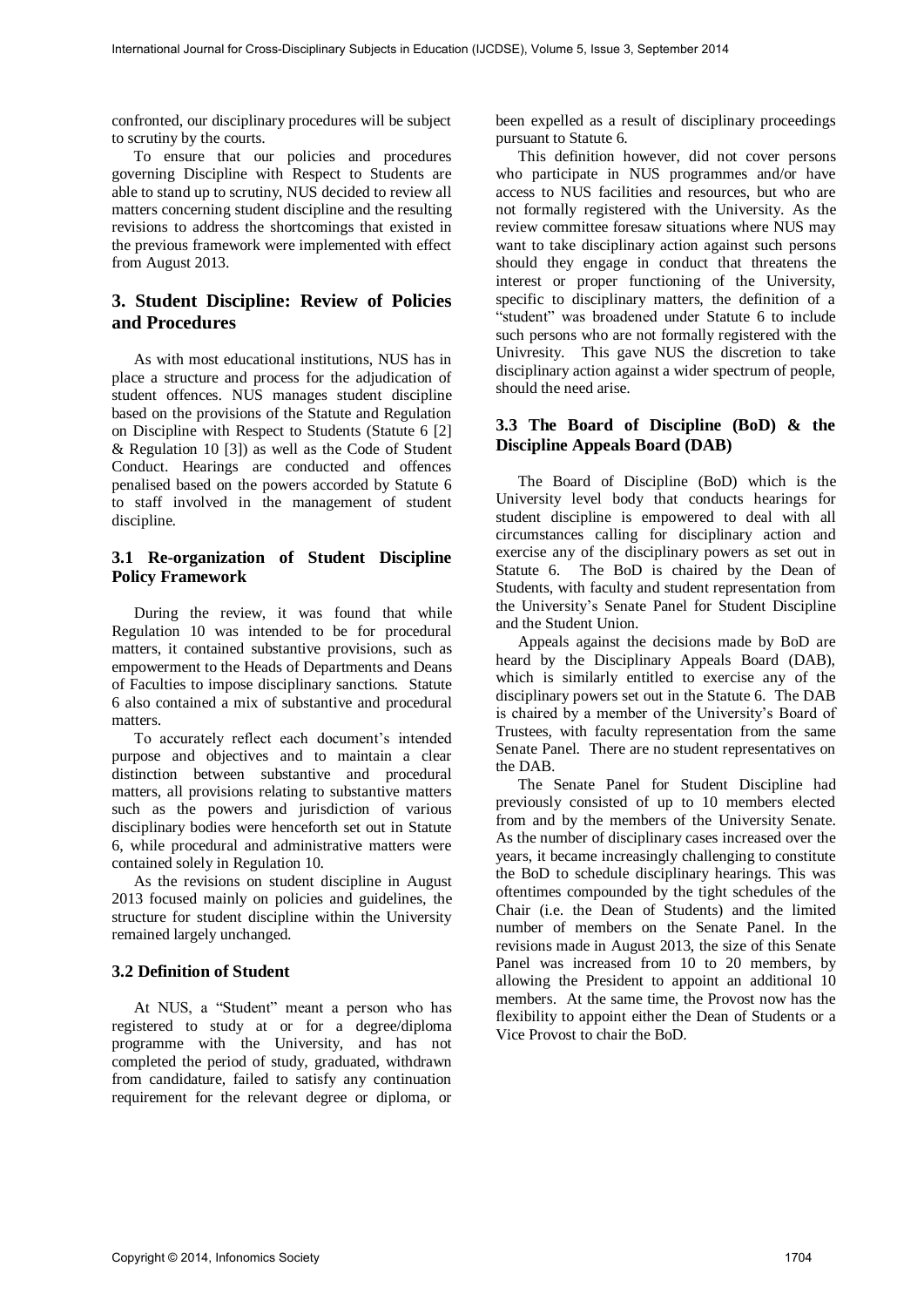#### **3.4 Summary Action**

The Provost has the power to issue a 'Summary Action' against an offending student. This means that the Provost may summarily suspend or withhold any privilege, benefit, right, or facility as he may think fit against a student if the Provost has reason to believe that such action is necessary to:

- (a) protect the interest of the University or any employee or student of the University; or
- (b) ensure the proper functioning of the University.

Such a 'Summary Action' used to be final and binding on the student, giving him/her no opportunity to be heard or to address any allegation against him/her. The only recourse for the student was to make an appeal to the DAB and hope for a decision that sets aside the 'Summary Action'. This ran counter to the rules of natural justice. As such, in the revisions of August 2013, the 'Summary Action' was made an interim measure to be exercised by the Provost only in times of urgency where the sanctions imposed cannot be terminal (i.e. no dismissal or expulsion). Instead, a 'Summary Action' on a student would automatically lapse once a decision has been made by the BoD after a hearing for the student's offence. This ensured the student's right to a hearing before a BoD, and his/her right to appeal to the DAB, thereafter, against the BoD's decision also remains intact.

#### **3.5 Aligning Disciplinary Processes**

At the helm, the Provost makes decisions as to whether University-level hearings conducted by a BoD should be convened for student disciplinary cases deemed serious enough to be highlighted to him. If the Provost decides that the cases can be managed by the Faculties or Non-Academic Units, the cases are referred to the respective Deans and Heads for adjudication.

It was found that while the Regulation outlined the conduct of disciplinary proceedings before the BoD and the DAB it did not attempt to prescribe the same for the conduct of disciplinary proceedings before Heads and Deans. As part of adherence to principles of natural justice, the University sought to align its disciplinary process throughout to one which involves:

- (a) Giving reasonable notice to the student of the complaint against him or her; and
- (b) Giving a reasonable opportunity for the student to address the allegations levelled against him or her.

The revised process now prescribes that Heads and Deans should minimally provide notice of complaint and the opportunity to a hearing in their adjudication of cases.

#### **3.6 Aligning Disciplinary Configuration for Non-Faculty-Based Academic Units**

In general, any appeal against a decision made by the Head of a Faculty-based Academic Unit is adjudicated by the Dean of the corresponding Faculty.

Prior to August 2013, the existing disciplinary configuration for Academic Units was premised upon the structure of Academic Units residing within a Faculty or a School. There existed a gap in how disciplinary offences and appeals of students from non-traditional Academic Units – i.e. non-Facultybased Academic Units that did not report to a Dean, such as residential colleges – should be adjudicated. Provisions were subsequently made for the Dean of Students to hear the appeals from the decisions made by the Heads of these non-Faculty-based Academic Units.

#### **3.7 Establishing a University-level Unit**

As the secretariat to the BoD and DAB up to the point of the review, the Registrar's Office (RO) maintained minutes and records of all disciplinary hearings convened by the BoD and DAB. Such records allowed for the use of past cases as a reference for the consistent application of sanctions for similar cases. However, there was no reporting system for disciplinary matters adjudicated by the Heads and Deans.

One of the most significant outcomes of the review is the University's bold decision to re-define its long-term strategy such as to adopt a developmental approach in the holistic management of student discipline. RO was then identified as the incubator office to host an interim University-level Unit dealing with student discipline and conduct matters. In this interim, this Unit has been tentatively named, "Student Conduct Unit (SCU)".

With the establishment of the SCU, Heads and Deans can now report the outcomes of all disciplinary cases adjudicated by them to this centralized unit so that the University will be in a better position to supervise the administration of student discipline throughout the University. The immediate mandate of this Unit is to set up activities for maintaining parity in practices across the University and to ensure due process for all disciplinary offences in line with the principles of natural justice. The Unit will also review the workflow and procedures supporting and facilitating student discipline to ensure high levels of integrated and coordinated administrative support for managing student conduct.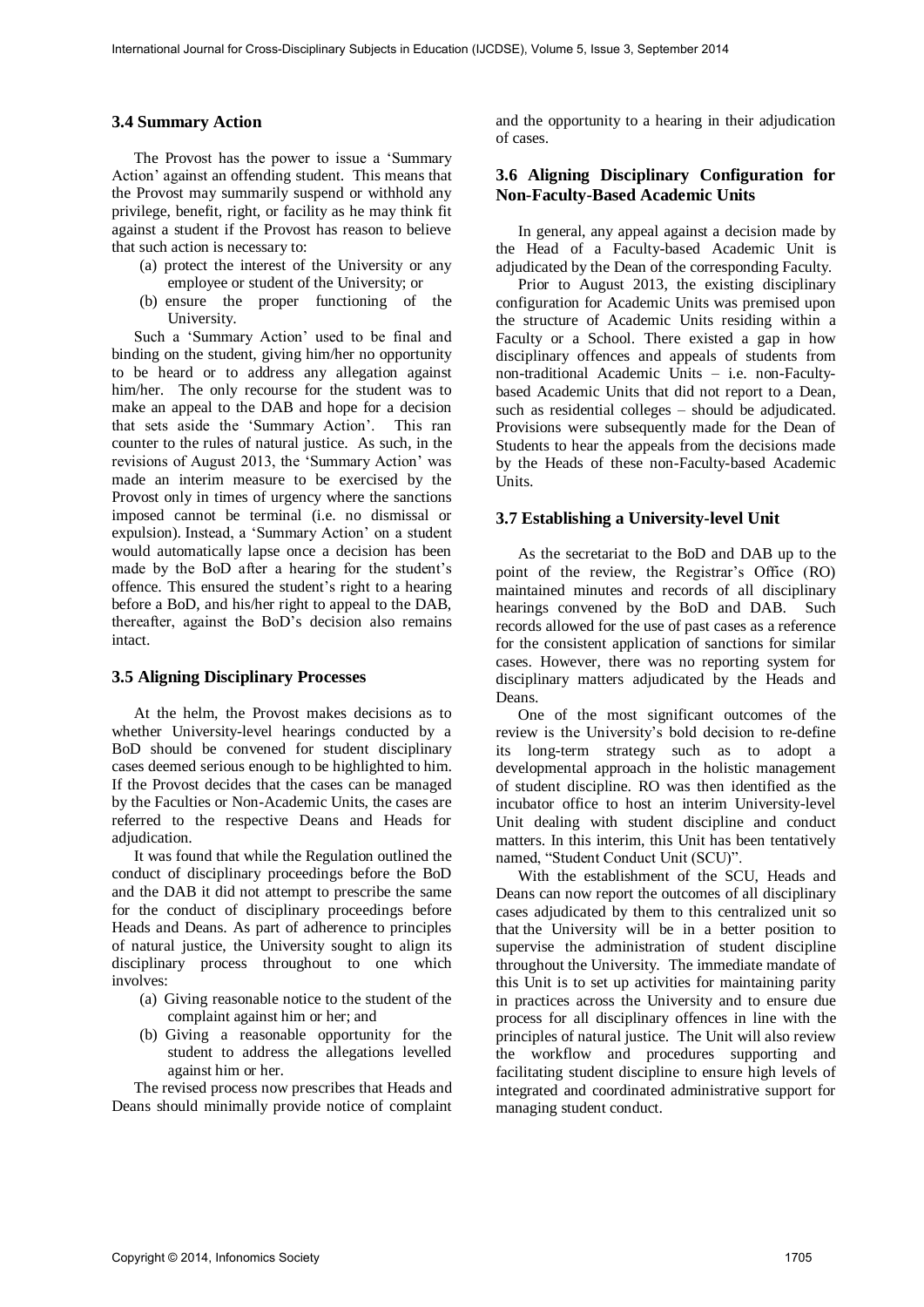Table 1. Summary of Changes from a Review of NUS' Policies and Procedures on Discipline with Respect to Students

| <b>CHANGES</b>                                                                                 | <b>BEFORE REVISION</b>                                                                                                                                                                                 | <b>AFTER REVISION</b>                                                                                                                                                                                        |
|------------------------------------------------------------------------------------------------|--------------------------------------------------------------------------------------------------------------------------------------------------------------------------------------------------------|--------------------------------------------------------------------------------------------------------------------------------------------------------------------------------------------------------------|
| Re-organization of Student<br>Discipline Policy Framework                                      | · Statutes and Regulations<br>contained both substantive<br>and procedural provisions                                                                                                                  | • Clear delineation between<br>substantive and procedural<br>provisions                                                                                                                                      |
| Definition of 'Students'                                                                       | • A person who is formally<br>registered for a programme<br>of study, whether degreed or<br>not                                                                                                        | • Include persons not formally<br>registered but partake in<br>programmes or have excess<br>to resources                                                                                                     |
| <b>Expansion of the Senate Panel</b><br>for Student Discipline                                 | • Panel of up to 10 members<br>elected from and by the<br>members of the Senate                                                                                                                        | • Expanded from 10 to 20, by<br>allowing the President to<br>appoint an additional 10<br>Senate members                                                                                                      |
| Appointment of alternate<br>Chairman for BoD                                                   | • Provision only for the Dean<br>of Students to be the<br>Chairman of the BoD                                                                                                                          | • Provost has the flexibility to<br>appoint either the Dean of<br>Students or a Vice Provost as<br>the Chairman of the BoD                                                                                   |
| <b>Summary Action</b>                                                                          | $\bullet$ Final<br>• Binding                                                                                                                                                                           | • Interim<br>• Only in times of urgency<br>• Cannot be terminal (i.e. no<br>dismissal or expulsion).<br>• Lapses once a decision has<br>been made by the BoD after<br>a hearing for the student's<br>offence |
| <b>Aligning Disciplinary</b><br>Processes                                                      | · No documented<br>requirements for proceedings<br>conducted by the Heads and<br>Deans                                                                                                                 | • Heads and Deans should<br>minimally provide notice of<br>complaint and the<br>opportunity to a hearing in<br>their adjudication                                                                            |
| <b>Aligning Disciplinary</b><br><b>Configurations</b> for Non-<br>Faculty-based Academic Units | • No documented provisions                                                                                                                                                                             | • Include provisions that will<br>adequately address such<br>Non-Faculty-based<br><b>Academic Units</b>                                                                                                      |
| Establishing of a University-<br>level Unit                                                    | . No official unit managing<br>student disciplinary matters<br>. Only kept records of<br>hearings convened by the<br>BoD and DAB; no oversight<br>of outcomes of cases<br>adjudicated at decentralized | • Interim University-level Unit<br>set up<br>• Heads and Deans can now<br>report the outcomes of all<br>disciplinary cases<br>adjudicated by them to a<br>centralized unit                                   |

# **4. Student Offences: Classification and Adjudication**

Before the review, Heads and Deans were empowered to deal with "Scheduled Offences" meaning any offence that did not involve or result in more serious offences like:

- (a) Ragging (hazing);
- (b) Acting in a manner that is or may be detrimental to the reputation, dignity, interest, or welfare of the University; and
- (c) Criminal activity.

While this made it intuitively apparent that minor and less serious offences would be handled by the Heads and Deans, and serious cases would be adjudicated by the BoD and DAB, there was little or no clarity as to what constituted each of these categories of offences and what the appropriate and consistent penalties would be.

## **4.1 Classification of Offences**

Following the review detailed earlier, NUS established these factors in deciding if an offence should be classified as Minor, Less Serious or Serious:

(a) The number of people involved in and/or affected by the alleged offence;

- (b) The degree of any inconvenience, harm or damage caused to person(s) or property;
- (c) Whether the student concerned has been previously sanctioned by the University in respect of the same or similar offences;
- (d) Whether the alleged misconduct could also violate or contravene any laws of Singapore;
- (e) Whether any ragging was involved; and
- (f) The extent to which the reputation, dignity, interest or welfare of the University may be affected or harmed.

These definitions were provided to the University community in the form of a set of "Guidance Notes". When in doubt about whether the offence should be classified as Minor, Serious or Less Serious, Faculties/Departments/Units may seek the advice of the Provost and the SCU.

Much consideration was given to the classification of offences that have garnered much public attention over the internet. Due to the impact of such cases on the reputation and welfare of the University as well as the degree of distress the public attention may cause to others, most of these cases tended to be adjudicated by the BoD.

The University is also in the process of reviewing its classification of offence severity and penalties issued for academic offences in efforts to provide greater clarity for staff and students on how academic offences are assessed and the consequences for committing these offences. With that, it will allow for consistency and alignment with other universities as well as holistic considerations for the approach to undertake in managing such offences.

## **4.2. Adjudication Process for Serious Offences**

In accordance with the Statute and Regulation, serious offences are adjudicated by the BoD. The following flow chart shows the process from the point of notification of the alleged offence to the release of the outcome to the student offender. This process is still applicable with the revision of the policies and guidelines as it is aligned with the concept of natural justice which involves (i) giving reasonable notice to student of the complaint against him or her; and (ii) giving a reasonable opportunity for the student to address the allegations levelled against him or her.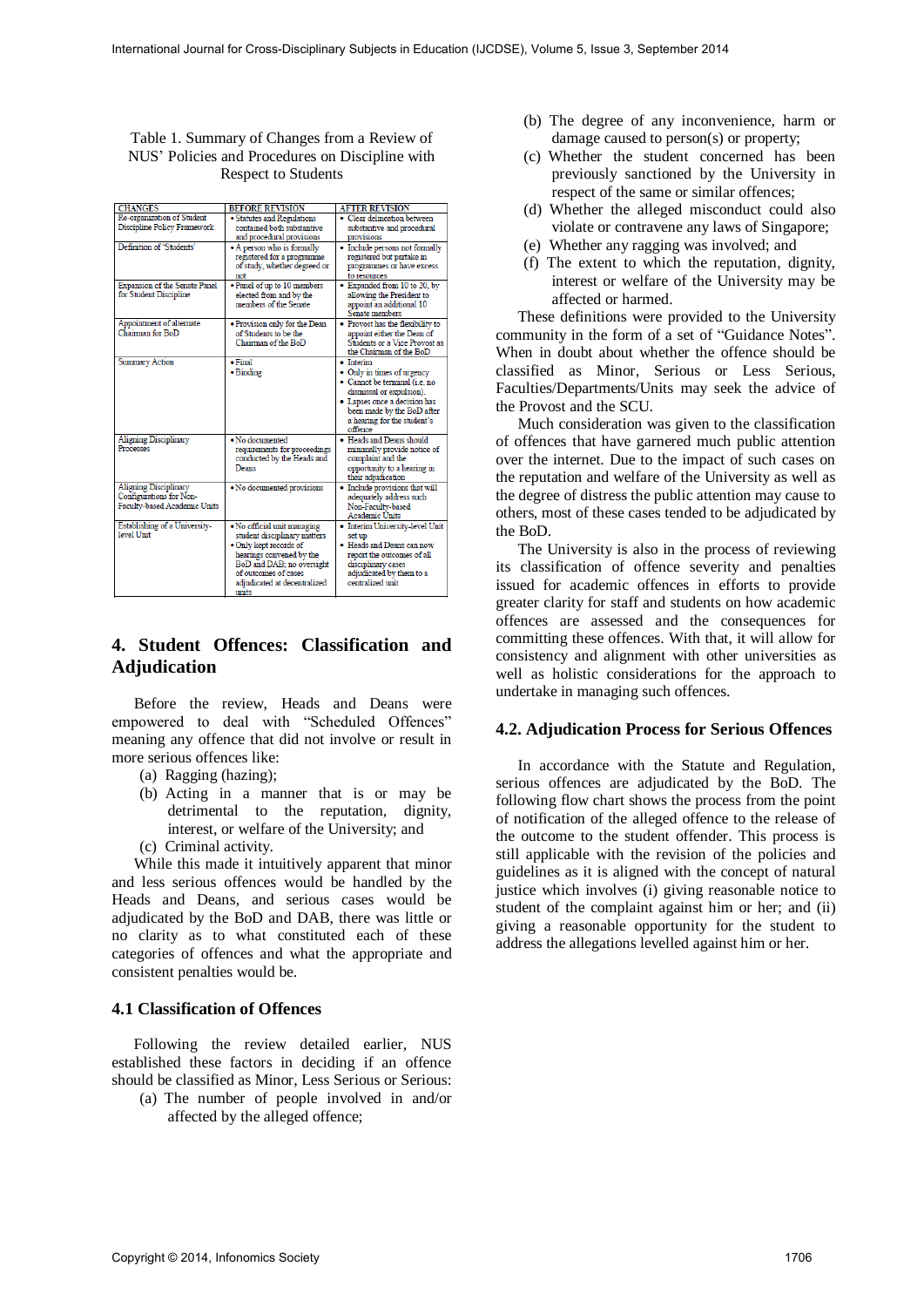

Figure 1. Process Flow for Adjudication of Serious **Offences** 

Over the past few years, the BoD was convened to hear cases of students who were involved in serious offences. Some of these offences, e.g. cheating during exams, plagiarism and forgery of documents, tend to be recurrently common. But between 2012 and 2013, the BoD saw increasing numbers of cases involving the uploading or posting of inappropriate contents via social media platforms, many of which have attracted much public and media attention.

## **4.3 Types of Penalties imposed by the Heads, Deans and BoD**

As with most other universities. Heads, Deans and the Board of Discipline are given a set of disciplinary powers to impose penalties on students who have committed offences. And as with many universities, the BoD may impose heavier penalties as compared to the Head and Deans due to the severity of the offences that tend to be adjudicated at by the BoD. The disciplinary powers of the different disciplinary parties are set out in Statute 6 and summarized in Table 2.

| <b>Penalties</b>                                                                                                                                                                                         | <b>Heads of Academic and</b><br>Non-Academic Units and<br><b>Deans - Faculty/Department</b><br>level                       | <b>Board of Discipline (BOD)</b><br>and Discipline Appeals<br>Board (DAB) - University<br>level |
|----------------------------------------------------------------------------------------------------------------------------------------------------------------------------------------------------------|----------------------------------------------------------------------------------------------------------------------------|-------------------------------------------------------------------------------------------------|
| <b>Issuance of an order</b><br>including, as appropriate, a<br>requirement to comply with<br>specified conditions and a<br>statement of the sanctions<br>to be applied if such<br>conditions are not met |                                                                                                                            |                                                                                                 |
| <b>Issuance of a reprimand that</b><br>shall form part of such<br>person's official record                                                                                                               |                                                                                                                            |                                                                                                 |
| Imposition of any fine                                                                                                                                                                                   | No more that S\$1,000/-                                                                                                    | No more than<br>S\$10.000/-                                                                     |
| Issuance of a public censure                                                                                                                                                                             |                                                                                                                            |                                                                                                 |
| Withdrawal and/or<br>suspension of any academic<br>privileges, benefits, rights or<br>facilities                                                                                                         | No more than 1 month:<br>and<br>May not suspend the right<br>to follow courses of<br>instruction or attend<br>examinations |                                                                                                 |
| Withdrawal and/or<br>suspension of any non-<br>academic University<br>privileges, benefits, rights or<br>facilities                                                                                      | No more than 2<br>semesters                                                                                                |                                                                                                 |
| Termination and/or full or<br>partial repayment of any<br>academic or non-academic<br>funding from the University                                                                                        | x                                                                                                                          |                                                                                                 |
| <b>Expulsion from the</b><br><b>University</b>                                                                                                                                                           | x                                                                                                                          |                                                                                                 |
| Deprivation and/or<br>withdrawal of any academic<br>distinction or grade to be<br>conferred or previously<br>conferred                                                                                   | Only for assignments,<br>projects, or such other<br>forms of continuous<br>assessment                                      |                                                                                                 |

As previously mentioned, centralized recordkeeping, which includes capturing information on penalties imposed on student offences, now allow for the use of past cases to benchmark penalties for purposes of deciding on appropriate sanctions to impose. This creates more consistency and transparency throughout the University.

At the start of every academic year, the Chairman of the BoD would compile the list of offences adjudicated by the BoD and corresponding penalties for reporting to the Senate for consideration in their deliberations on educational policies within the University. In addition, as plagiarism is often a source of concern as it constitutes academic dishonesty, the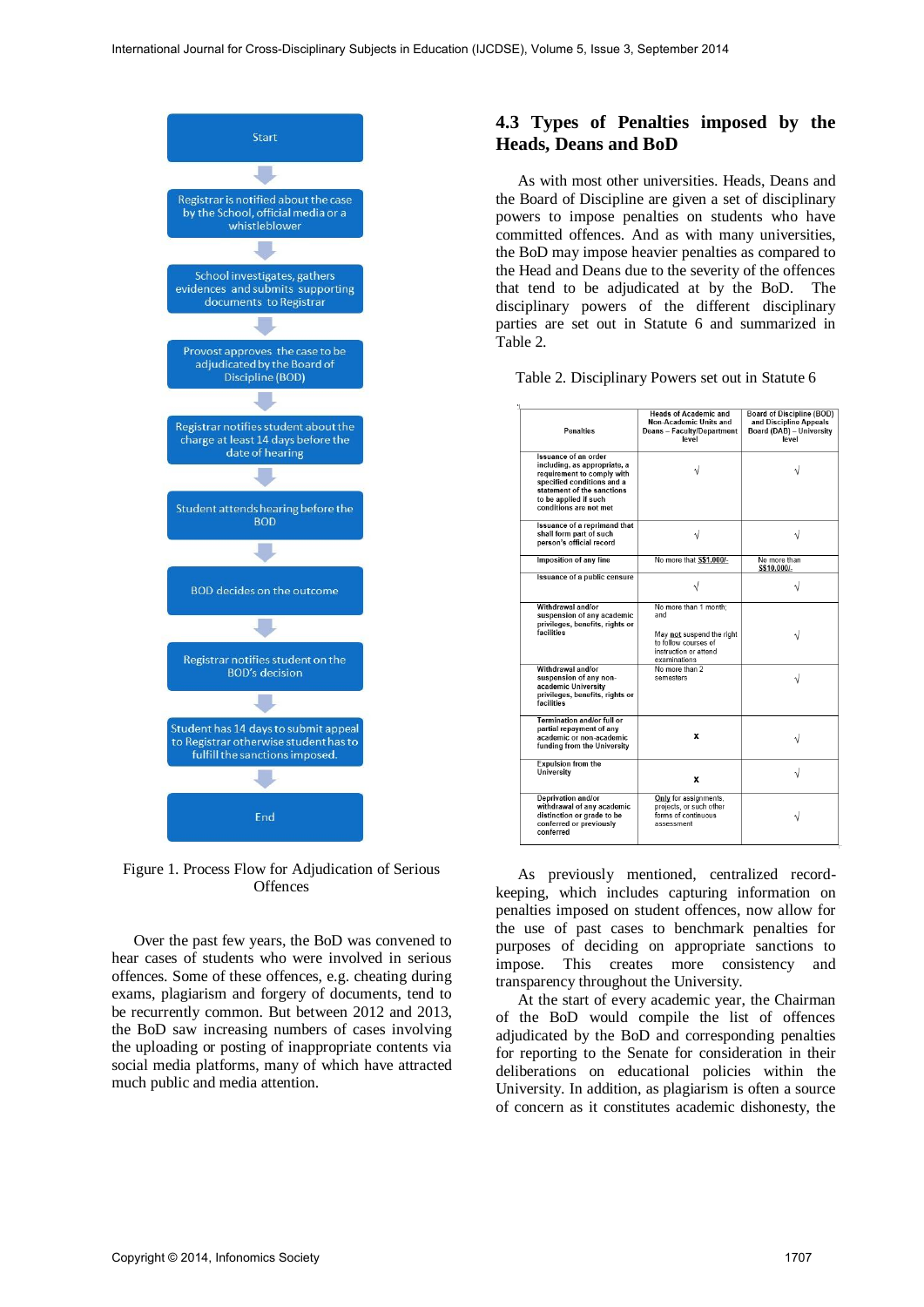Chairs of the Board of Undergraduate Studies (BUS) and Board of Graduate Studies (BGS) will share with their Boards the list of all plagiarism cases, including minor and less serious ones that have been adjudicated by Faculties, Schools and the BoD. This allows them to examine and make recommendations to the Senate concerning appropriate action on educational policies with reference to undergraduate and graduate studies respectively.

# **5. New Developments in Managing Student Discipline**

The constant evolution of student offences and the increasing volume require regular reviews and developments in the management of student conduct. In the near future, the SCU has plans to further improve the processes and procedures for handling student discipline and to adopt new approaches for a more holistic model that will benefit students and the University alike.

The approach undertaken to improve the management of student discipline within the University shall comprise of refining certain existing processes and developing some new services.

## **5.1 Further Improvements in Processes and Procedures**

Reviewing and Adapting Guidelines:

As previously mentioned NUS uses the 'Guidance Notes' as a reference for the purpose of administering student discipline. Contained in the 'Guidance Notes' are guidelines for the stratification of offences based on severity. In line with concepts of consistent and fair treatment, there is a need to conduct research to improve current guidelines for increased clarity and to align NUS with other established universities. This may be applicable now, more so than ever, with the recent increase in high profile cases and plagiarism given the widespread use of the internet.

Sharing Information on Penalties:

It is important for students to be fully aware of the possible consequences of committing offences and for staff to have access to information that allows for the benchmarking of penalties based on the offences committed. Having the penalties imposed on offences made known to staff and students is helpful for striving towards consistency and transparency in the imposition of punishments.

#### Standardization of Procedures:

The University strives for the investigative and adjudication procedures to meet certain requirements for quality assurance. As such, we often review and revise workflows and protocols to develop processes that are more consistent, efficient and seamless. To ensure the standardization and implementation of these processes throughout, the SCU strives to maintain integrative communication channels for consultation and regular updates on disciplinaryrelated matters through representatives/liaisons in the Unit, the Faculties and the non-Academic Units. This then creates accountability by allowing for checks on the compliance of units handling student disciplinary matters with disciplinary procedures and disciplinary guidelines. Non-compliant practices can then be identified and reported.

#### **5.2 Establishing a Centralized Database**

With quality assurance comes quality enhancements and the availability of a computerized Centralized Database accessible to all that manage student discipline can do just that. There are plans to start with designing a Complaints Management Portal to capture complaints and a Centralized Database to collate and store information on student offences, including the investigation and adjudication processes and the outcome of hearings. This will allow increased ease of access to student history, classification of offences and penalties imposed for use during assessments, investigations and hearings. The SCU, Faculties and non-Academic Units will be jointly responsible for collating and storing all information in this database.

Akin to what is likewise strongly propagated by the University of Lancaster in their efforts in maintaining a centralized registry for academic offences [4], the establishment of this database will improve the quality and process of managing student offences, it will allow for even more transparency and consistency and it will enable the use of the data collated for further reviewing and improvements of our mechanisms for handling student discipline in a large and dynamic university such as NUS.

#### **5.3 Greater Emphasis on Rehabilitation**

The growing number of student offences over time may be indicative that a system that focuses solely on deterring offences through punishment alone may not be completely effective. Increasingly, there are calls for the holistic management of student offences in educational institutions in the UK and USA [4] [5] [6] [7]. As with some universities like the University of Nottingham [8] [9] [10], which has developed their adjudication process to adopt a sympathetic view of students who have been incarcerated for criminal offences, NUS intends to eventually incorporate more holistic programmes as part of the disciplinary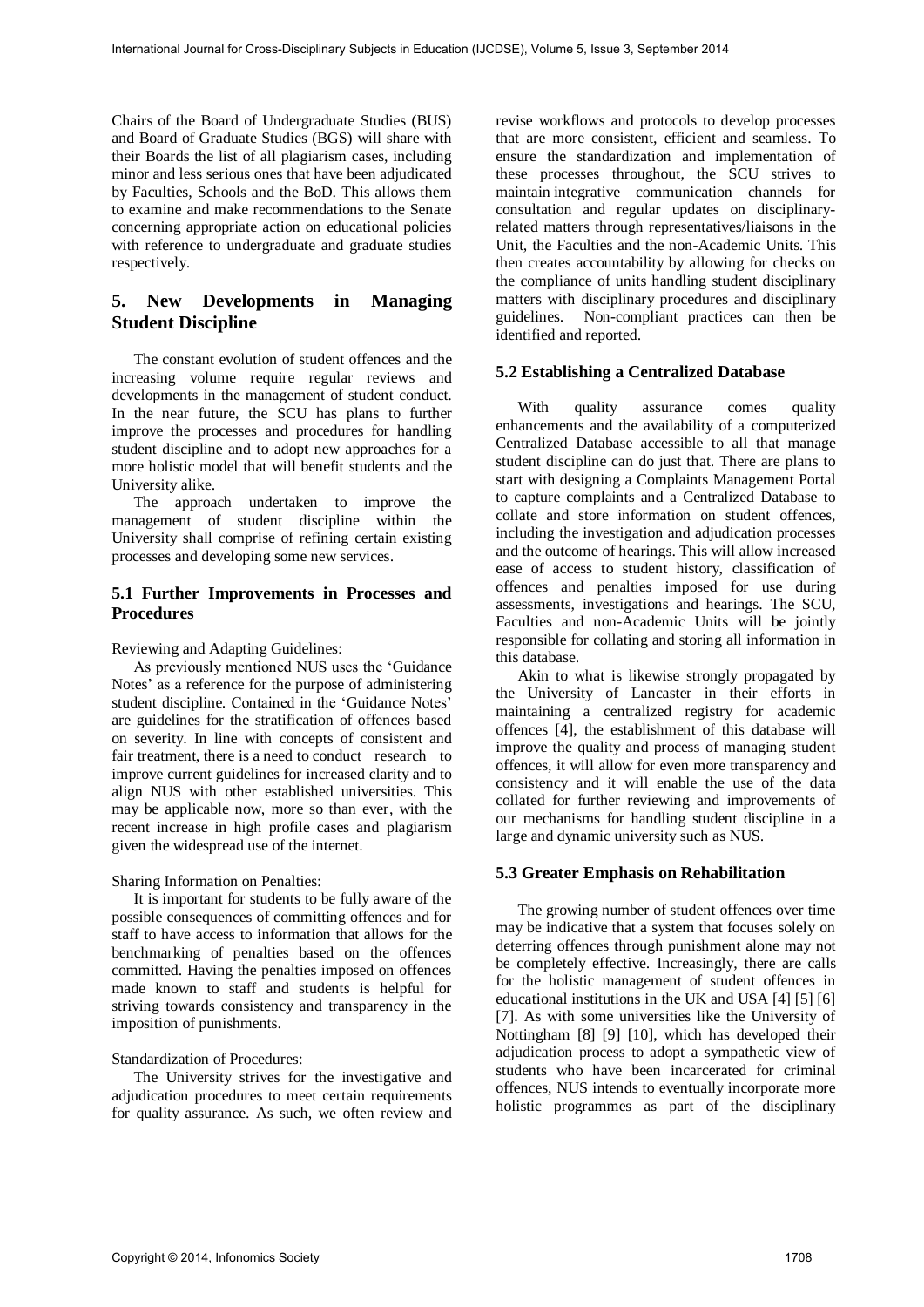process. This places greater emphasis on the emotional and mental well-being of student offenders to facilitate their rehabilitation process. The SCU will collaborate with Faculties and non-Academic Units to improve existing or develop new programmes that can further support student offenders especially after offending and while they are at risk. These programmes can also serve as guidance programmes for students to create insights and to highlight any positive lessons learnt from their experiences undergoing disciplinary procedures.

#### **5.4 Prevention/Education**

A question researchers often ask is how much is it the responsibility of the students to know what constitute offences and why, and how much is it the responsibility of the educational institution to ensure that students understand [4] [6] [11]? An institution that focuses only on how often offences are being committed and how best to adjudicate and punish its students essentially sends the message that students are the ones primarily responsible for rectifying problems with student offences while the University's role should simply be to ensure a penalty system is in place should these students fail. Researchers similarly argue for educational institutions to ensure a culture within student-life that places emphasis on social and moral consciousness as well as academic integrity for all of its students [4] [5] [6] [7]. In addition to that, some researchers view it as the educational institution's responsibility to provide all students with skills and resources needed to avoid offending. This may be especially true for academic offences like plagiarism where students often report lacking skills and guidance when it comes to knowing what plagiarism is and how to avoid it [12]. Similarly the University has seen many student offences involving the uploading of inappropriate contents or comments online where most of the student offenders were not aware of the severity and implications of their actions and could not understand why they could be subject to disciplinary action for content posted on their personal webpages.

As with the holistic programmes that target the rehabilitation of offenders, the SCU aims to collaborate with the Faculties and non-Academic Units to eventually improve existing or develop new programmes that will educate students on what are offences and why they are offences. These programmes should also equip students with skills and direct them to resources that can help them to avoid offending. Staff, especially academic staff, may also be updated of the contents of the programme as they are often in the best position to provide guidance and inculcate values like academic integrity in students.

#### **6. Conclusion**

As an institution of higher learning, student-life in NUS is constantly evolving, with changes in cultures and technology having an impact on the volume and the types of student offences the University has to handle. It is up to us to continuously improve our policies and processes to adapt to and meet this growing need. And with this growing demand, the need to adapt is not just in terms of the procedures required to meet the demands, but towards a more holistic approach in looking at and managing student discipline, one that might prioritize the student experience and best outcomes for the student and ultimately for the University.

"Regulations are not just designed to punish but to 'rehabilitate the offender' i.e. to provide the means whereby they can avoid it in the future. This does not make institutions 'soft' but rather 'fair' and robust." [6].

# **7. Acknowledgements**

Special thanks to Prof Tan Tai Yong and Low Zhiqi for the use of proposal titled Review of NUS' Student Disciplinary Process; Lim Jin Wei for the use of updates in 'Guidance Note' and Table 2.

## **8. References**

[1] NUS Code of Student Conduct, http://www.nus.edu.sg/osa/images/osa/downloads/code\_of\_ student\_conduct.pdf

[2] NUS Statute on Discipline with Respect to Students, https://share.nus.edu.sg/registrar/info/statutes/Statute06.pdf

[3] NUS Regulation on Discipline with Respect to Students, https://share.nus.edu.sg/registrar/info/statutes/Regn10.pdf

[4] Park, C., (2004): Rebels Without a Clause: towards an institutional framework for dealing with plagiarism by students. Journal of Further and Higher Education. Vol. 28, No. 3, pp 291-306, August 2004.

[5] Noguera, P.A., (2003): Schools, Prisons, and Social Implications of Punishment: Rethinking Disciplinary Practices. Theory Into Practice, Vol. 42, No. 4, pp 341-350, Autumn 2003.

[6] MacDonald, R., & Carroll, J., (2006): Plagiarism – a complex issue requiring a holistic institutional approach. Assessment & Evaluation in Higher Education. Vol. 31, No.2, pp 233-245.